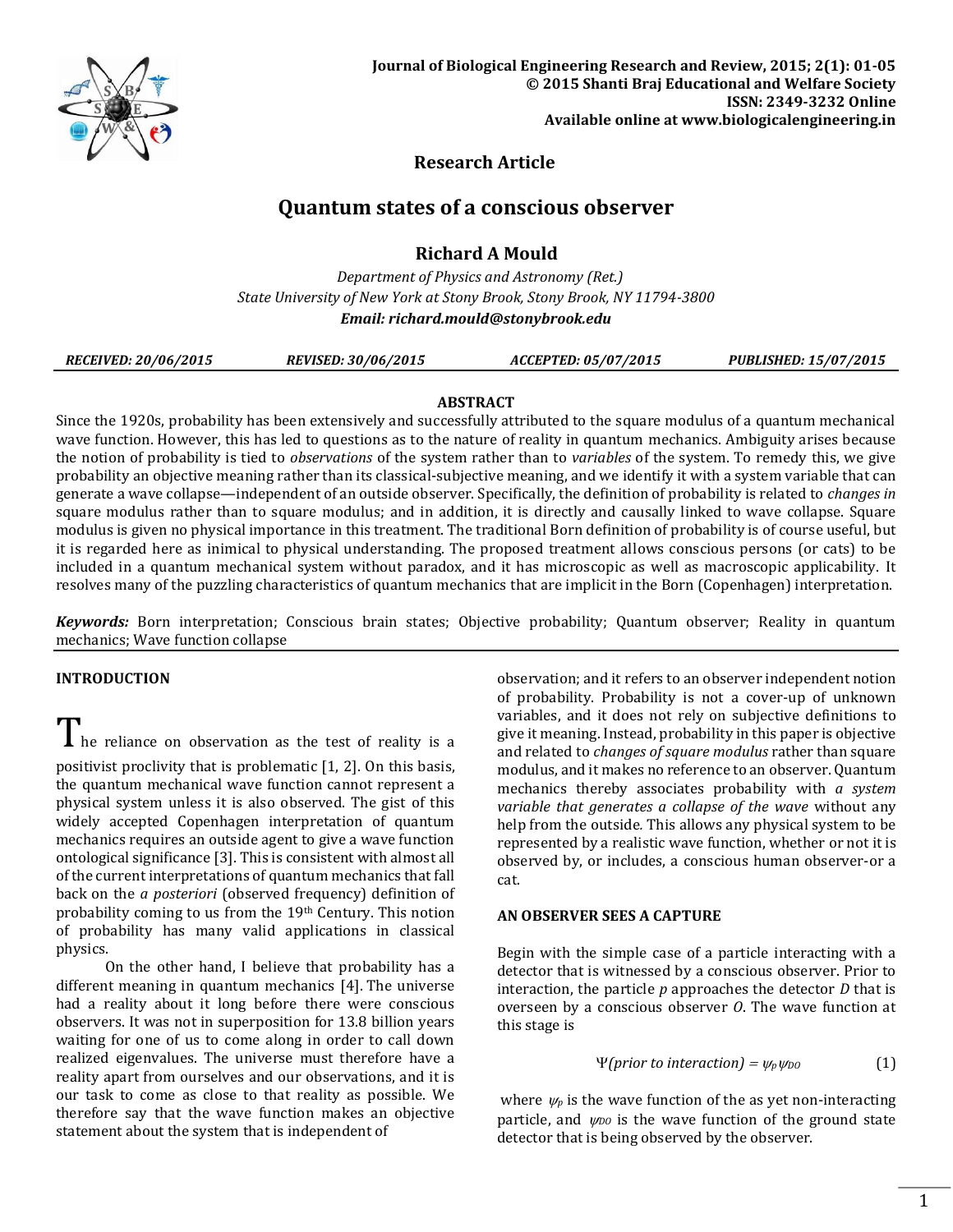There is said to be a fundamental distinction between microscopic systems and macroscopic systems, and between conscious systems and non-conscious systems. It is basic to the Copenhagen tradition that these things are so different that they cannot be quantum mechanically commingled. I do not subscribe to that position. I'm sure that nature makes no such distinctions. The line between micro and macro is a human distinction—not a natural one. The difference between a conscious object and an unconscious one is certainly natural, but it is not quantum mechanically important. We have been swayed by our self-importance to adopt a self-reflective description of nature—a positivist account that elevates the man-made distinctions to a philosophical status. The Copenhagen form of this philosophy asserts that a macroscopic (i.e., human size) measuring device is fundamentally different from a microscopic object that it measures. Opposed to this, I believe that all physical systems are subject to the same laws whether they are micro or macro, measured or measuring, conscious or not, and there is no convincing evidence otherwise. A human-centric (i.e., subjective) philosophy is no challenge to the universality of physics. I therefore submit that Eq. 1 is a correct representation of the described physical situation. In that equation, the microscopic particle and the macroscopic detector/observer combination have an equal status.

 Let the interaction between the particle and the detector begin at time *t0*. An interaction term in the Hamiltonian then produces a second component  $\psi_{D'O'}$ representing the result of the interaction in which the particle is inside of the measuring apparatus *D'*. During the time *t* of the particle/detector interaction, the state function  $\Psi$  is therefore

$$
\Psi(t \geq t_0) = \psi_p(t) \psi_{D0} + \underline{\psi_{D'0'}}(t) \psi_p(t) \tag{2}
$$

where  $\psi_{D'O'}(t)$  is the activated detector as seen by the conscious observer and  $\psi_1(t)$  is the photon field that is emitted when the particle enters the ion chamber of the detector. The underline of the second component will be explained below. The magnitude of the first component in this equation decreases in time, while the magnitude of the second component increases in such a way as to preserve normalization.

The Born interpretation of this progression recalls the familiar cat paradox. The norm (square modulus) of the first component in Eq. 2 is said by Born to be the probability that the observer sees one thing (like an alive cat) and the norm of the second component is the probability that the observer sees something else (like a dead cat). The paradox lies in the simultaneous reality of these unlike components, if hidden variables are not allowed.

Before introducing another interpretation of quantum mechanics, we note three points of interest about Eq. 2 that are important. First, the equation is valid only in the indicated time *during* the interaction and *before* there has been a capture. Physically, this means that the *first* term in Eq. 2 represents the reality of the system during time *t ≥ t0*, whereas the *second* term is not yet real—it is *unrealized* during time *t*. That is why the second term is underlined. An underline in this paper will always mean that the underlined term does not represent reality during the indicated time.

The second point of interest is that the norm (square modulus) of the first term is *orthogonal to* the norm of the second term. In the second term, particle *p* moves through the ion chamber of the detector as time progresses from  $t_0$  to  $t \geq t_0$ , and during that time the particle ionizes many atoms. This produces bursts of photons  $\psi_i(t)$  in all directions. These photons are additional particles in the second term that produce *a change in particle composition* from the first term; so the first and second terms in Eq. 2 are orthogonal to one another because of the difference in photon occupation number. We call the discontinuous orthogonal gap between the two terms in this equation a *quantum jump*.

The third point of interest is that the "capture" of the particle will correspond to the "collapse" of the wave function into another equation. We call the time *t*<sup>s</sup> the time of a *stochastic hit*—the time of a capture-collapse. The collapsed equation following Eq. 2 will be

$$
\Psi(t \ge t_s) = \psi_{D'O'} \psi_{\gamma}(t) \tag{3}
$$

where  $\psi_{D'O'}$  is the "realized" detector (no underline) that captures the particle at time *t*s, plus the observer who views that detector in its final state. The equation is renormalized to 1.0.

## **INTERPRETATION**

The proposed interpretation of quantum mechanics begins by saying that the square modulus of a quantum mechanical component has *no* physical significance. The Born interpretation assigns probability to the square modulus, and in practice that is a very useful thing to do. One can make good use of the Born rule because of its broad applicability in physics; but in the proposed interpretation of physics, probability is given another assignment. Useful as it has been, the Born rule is one source of the positivistic, humanoriented (subjective) ideas that have confused our grasp of the mechanics. For a correct understanding of the objective nature of this science, we treat quantum probability differently. In place of the Born rule we propose the following rule.

**RULE**: *The square modular flow J going from the norm of a realized component into the norm of an unrealized component is equal to the probability per unit time that there will be a stochastic hit on the unrealized component, thereby collapsing the wave function. Only the unrealized component survives the collapse as a normalized realized component.*

This defines the variable

*J* = the probability of collapse per unit of time and assigns it to increases in the square modulus of the second component in Eq. 2. So in a given interval of time *dt*, the value of *Jdt* equals the probability that the second term will be stochastically chosen in that time. If that happens, the system will collapse to Eq. 3. The variable *J* will also be called "probability flow".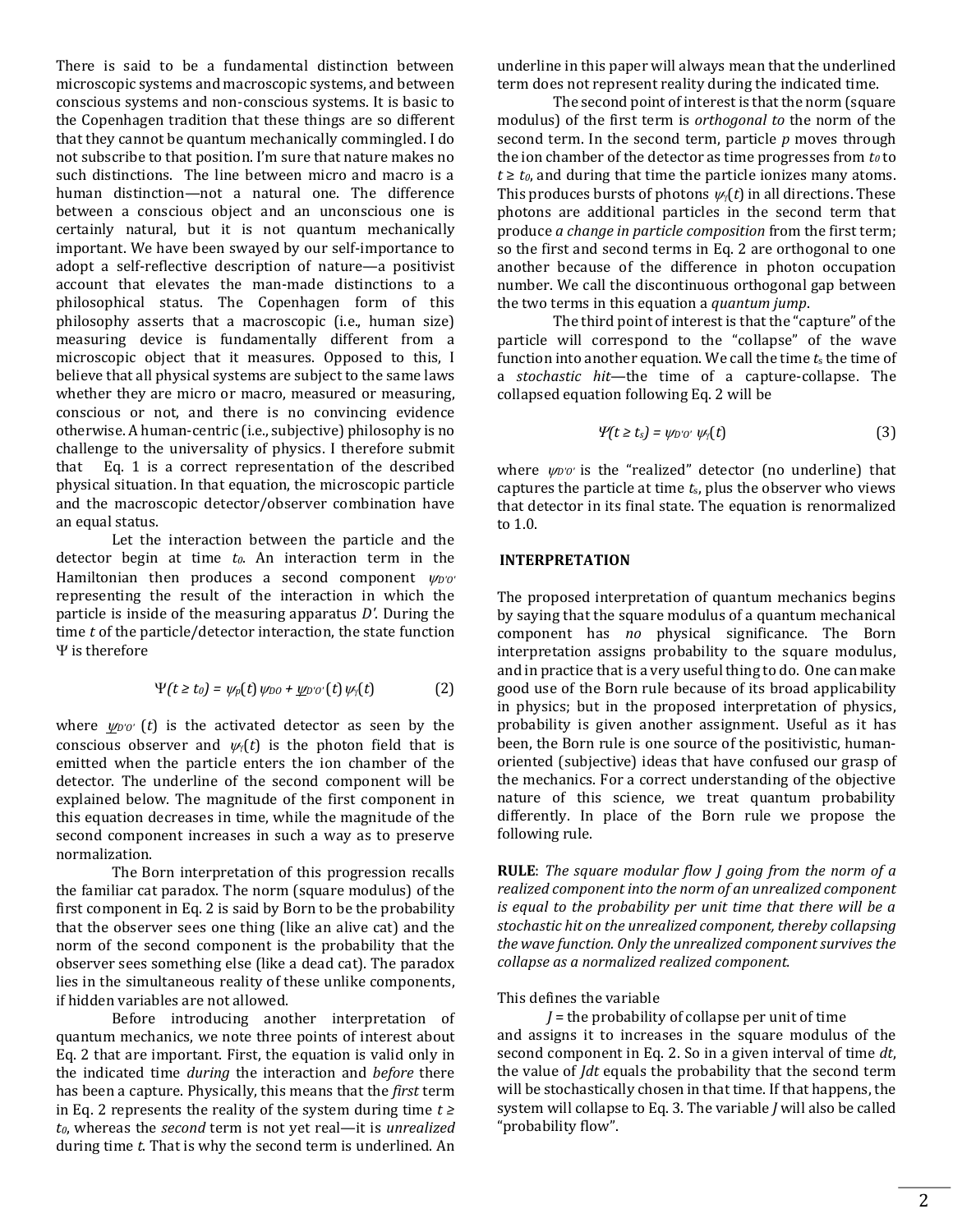The observer is not a factor in either the above meaning of probability or in the collapse of the wave. Probability applies objectively to the system. It can be macroscopic or it can be microscopic, or any combination; and it can be conscious or unconscious, or any combination. There is no cat paradox because there is just one real component(without an underlie) in Eq. 2. So if the cat is alive in that component, then it is alive; and if it is dead in that component, then it is dead. There is no ambiguity on this point.

## **NEUTRON DEAY**

To demonstrate the generalizability of these ideas it is useful to look at some other processes, and neutron decay is a good example. A free neutron is represented by the state equation

$$
Y(t > t_0) = n(t) + \underline{e}p\overline{n}(t)
$$
 (4)

where *n* is a neutron, *e* is an electron, *p* is a proton, and  $\overline{D}$  is an antineutrino. Instead of writing  $\psi_n$ ,  $\psi_e$ , and etc., we drop the reference to  $\nu$  and write simply *n*, *e*, and etc. for each particle in a state function given by Y. The underline of  $e$ means that the second component is as yet unrealized, whereas the first component is realized during the indicated time  $t \geq t_0$ . It does not matter which state is underlined in an unrealized component. As before, this equation represents a "quantum jump" in which there is a discontinuous change in particle composition. In this case there is a change in the occupation number of each particle in the system guaranteeing that the two components are orthogonal.

 There is a probability flow *J* from the first to the second component in Eq. 4 that represents the probability per unit time that there will be a stochastic hit on the second component and a consequent collapse of the state. If that occurs at a time *t*<sup>s</sup> the collapsed system will be

$$
\forall (t \; {}^{3}t_{s} > t_{0}) = ep\overline{\eta}(t) \tag{5}
$$

where the decay products are now empirically realized.

 Here again the collapse of the wave is objectively defined in terms of its probability, and without reference to an outside observer or recording device.

 All decays are represented here as being instantaneous, which means that the collapse begins at the moment of a stochastic hit. We ignore subsequent disruptive changes in the state function when writing these equations, and go directly from the pre-collapse state  $n(t) + \varrho p \overline{v}(t)$  to the post-collapse state  $ep\overline{\overline{\rho}}(t)$ .

## **ORTHOGONALITY**

Orthogonality is important in each of the above cases because the RULE in the third section would otherwise be ambiguous. Let the state function of a system be given by

$$
\Psi(t) = \psi_1(t) + \underline{\psi_2}(t) \tag{6}
$$

Taking the square modulus of both sides and integrating over all the system variables except time gives

$$
\int \Psi^* \Psi(t) = \int \psi_1^* \psi_1(t) + \int \underline{\psi_2^* \psi_2(t)} \tag{7}
$$

Because the components in this equation are orthogonal to each other there is no cross term. The RULE speaks of the "square modular flow going from a realized component into an unrealized component …"; so if there were a cross term in Eq. 7, these instructions would be ambiguous.

#### **SERIAL REDUCTIONS**

In another example, consider a counter *C* that is activated by an incoming field of particles. *C<sup>0</sup>* is the counter before it captures a single particle, *C<sup>1</sup>* is the counter after it captures one particle, and *C<sup>2</sup>* is the counter after it has captures two particles, etc. The state equation is

$$
\Psi(t > t_0) = C_0(t) + \underline{C_1 \gamma_1}(t) + \underline{C_2 \gamma_1 \gamma_2}(t) + \dots \tag{8}
$$

where the change in particle composition from one term to the next is given by the photons  $\gamma(t)$  created in the ion chamber of each term—as in Eq. 2. The field of incoming particles is not represented in this equation because it adds nothing to the analysis. For notational convenience, we drop the time reference on the right side of Eq. 8.

After time *t0*, probability flow *J* goes from *C0*, to *C1*, and another *J* goes from  $C_1$  to  $C_2$ , etc. However, this flow can only make a stochastic hit on the unrealized state *C<sup>1</sup>* (causing it to become realized) because the other unrealized components in Eq. 8 cannot physically materialize before *C1*. The counter cannot be in a state *C<sup>2</sup>* before it is in a state *C1*. Accordingly, the RULE in the third section requires that the probability flow *J* entering an unrealized component must come from a realized component in order to cause a stochastic hit and state reduction. So the probability flow from  $C_1$  to  $C_2$  will come to nothing, and the probability flow from  $C_0$  to  $C_1$  will run its course without interruption until there is a stochastic hit on  $C_1$  at some time  $t_{s1}$ . This causes a collapse to

$$
\Psi(t = t_{s1} > t_0) = C_1 \gamma_1 \tag{9}
$$

At this point the probability flow from  $C_1\gamma_1$  will give rise to a component  $C_2\gamma_1\gamma_2$  and then  $C_3\gamma_1\gamma_2\gamma_3$ ; so in time the equation becomes

$$
\Psi(t > t_{sc1} > t_0) = C_1 \gamma_1 + C_2 \gamma_1 \gamma_2 + C_3 \gamma_1 \gamma_2 \gamma_3 + ... (10)
$$

Probability flow from  $C_2 \gamma_1 \gamma_2$  to  $C_3 \gamma_1 \gamma_2 \gamma_3$  has no affect on the probability of a hit on  $C_3 \gamma_1 \gamma_2 \gamma_3$  because according to the RULE, a hit depends only on flow coming into  $C_2\gamma_1\gamma_2$  from the realized component  $C_1\gamma$ . The equation therefore leads to a stochastic hit on *C2*1<sup>2</sup> at time *t*s2 giving

$$
\Psi(t = t_{s2} > t_{s1} > t_0) = C_2 \gamma_1 \gamma_2 \tag{11}
$$

followed by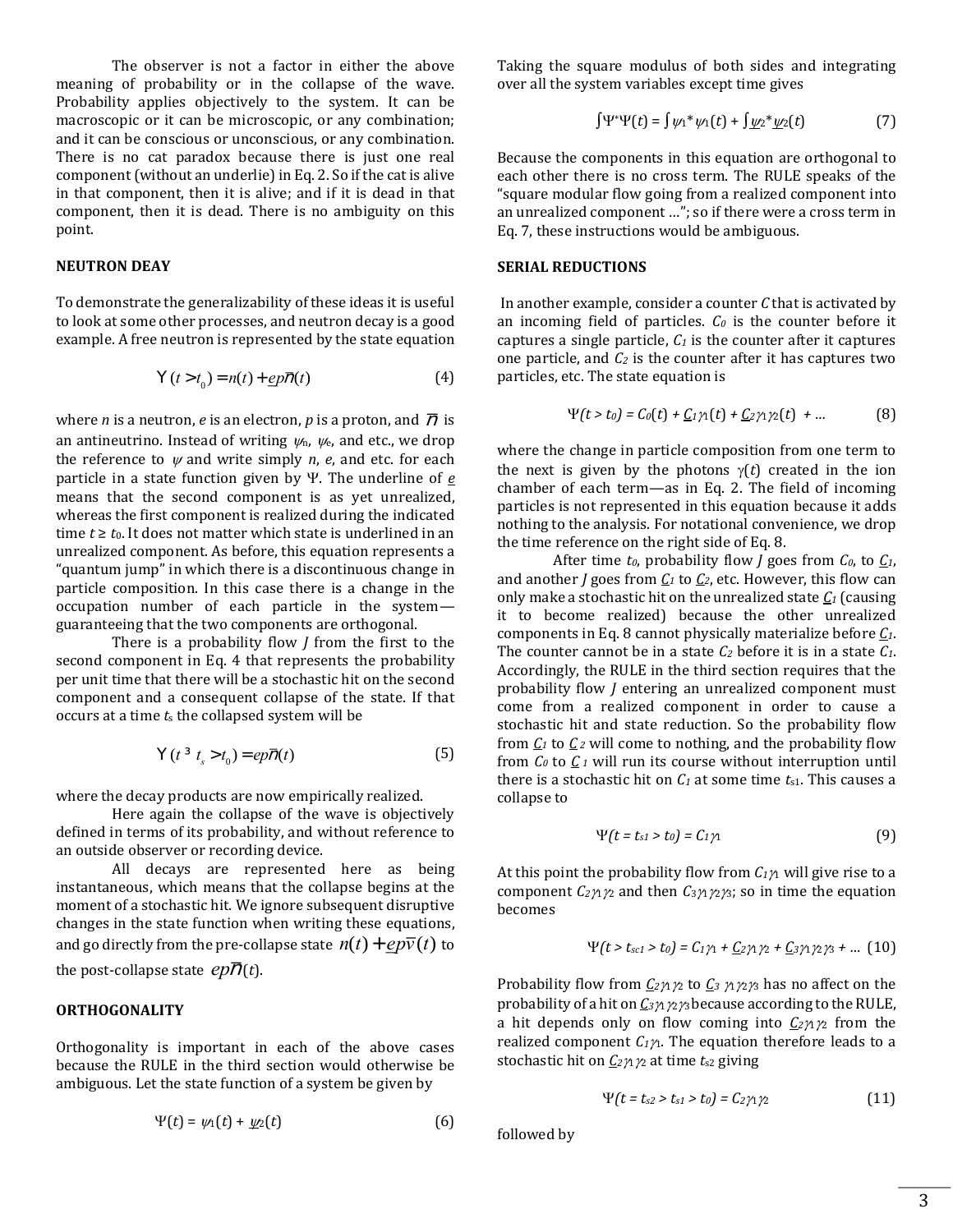$S(t > t_{s2} > t_{sc1} > t_0) = C_2 \gamma_1 \gamma_2 + C_3 \gamma_1 \gamma_2 \gamma_3 + C_4 \gamma_1 \gamma_2 \gamma_3 \gamma_4 + ...$  (12) and so forth.

This description of serial reductions can be applied to microscopic states as well. Quantum mechanics so considered makes no distinction between microscopic states and macroscopic states. An atom that decays from an initial excited state *a<sup>0</sup>* will go to the next lower energy state *a<sup>1</sup>* and then to the next lower energy state *a<sup>2</sup>* without skipping a step, unless the Hamiltonian allows a skip to occur. If a skip is not allowed, then the system will follow the example of Eq. 8 starting with

$$
\Psi(t > t_0) = a_0 + \underline{a_1} \gamma_1 + \underline{a_2} \gamma_1 \gamma_2 \tag{13}
$$

analogous with Eq. 8, where the added particles in the unrealized terms are the photons that are emitted with each drop in energy level.

The probability flow into  $q_1$  will eventually lead to a state reduction at time  $t_{s1}$  giving

$$
\Psi(t = t_{s1} > t_0) = a_1 \gamma_1 \tag{14}
$$

after which

$$
\Psi(t > t_{s1} > t_0) = a_1 \gamma_1 + \underline{a_2} \gamma_1 \gamma_2 \tag{15}
$$

leading to a final collapse at *t*s2.

$$
\Psi(t = t_{s2} > t_{s1} > t_0) = a_2 \gamma_1 \gamma_2 \tag{16}
$$

## **PARALLEL PATHS**

Parallel paths demonstrate how the present treatment deals with more than one eigenvalue. Imagine two side-by-side counters *C<sup>1</sup>* and *C<sup>2</sup>* that are exposed to a radioactive source. Both counters turn off after a single capture. During the interaction the state equation is

$$
\Psi(t > t_0) = C_1 C_2 + \underline{C'}_1 C_2 + \underline{C}_1 C'_2 \qquad (17)
$$

where  $C_1C_2$  is the initial state in which neither counter has captured a particle. Probability flows equally from the realized component to each one of the unrealized components, where *C'<sup>1</sup>* means that the first counter has captured a particle and *C'2*means that the second counter has captured a particle. The change in particle composition from one component to the next is due to the release of photons (not shown) inside the counters C'1 and C'2. Probability flow *J<sup>1</sup>* into the first component and the flow *J<sup>2</sup>* into the second component combine  $(I_1 + I_2)dt$  to give the total probability of a stochastic hit on the counter system during the time *dt*. The radioactive source and its decay particles as well as the detector's scattered photons are not included in the equation because they add nothing to the argument, apart from the scattered photons in each component being responsible for the change of particle composition.

 With probability flow into each of the un-realized components, both are equal candidates for a stochastic hit. If the first component is chosen at a time *ts1* then

$$
\Psi(t = t_{s1} > t_0) = C_1' C_2 \tag{18}
$$

A further evolution of the wave function gives

$$
\Psi(t > t_{s1} > t_0) = C_1' C_2 + C_1' C_2' \tag{19}
$$

where  $C<sub>1</sub>C<sub>2</sub>$  is the final component that is accessible through either  $C<sub>1</sub>C<sub>2</sub>$  or  $C<sub>1</sub>C<sub>2</sub>$ . This equation is followed by a collapse to

$$
\Psi(t \ge t_{s2} > t_{s1} > t_0) = C_1' C_2' \tag{20}
$$

This description of parallel reductions can be applied to microscopic states as well. An atom that decays from an initial excited state  $a_0$  can go to either  $a_1$  or  $a_2$  with probability flows  $J_1$ and  $J_2$ . As in the above series case, the initial equation is

$$
\Psi(t > t_0) = a_0 + \underline{a}_1 + \underline{a}_2 \tag{21}
$$

where again, *J<sup>1</sup>* and *J2* flow simultaneously into both unrealized components, placing them in competition with one another. In this case the change in particle composition from one component to the next is due to the release of a photon (not shown) as the atom falls to a lower energy level.

## **ATOMIC ABSORBTION AND EMISSION**

Let an atom  $\alpha$  in its ground state interact with a laser field  $\gamma$ containing *N* photons. These have an energy equal to the difference between the ground state *a<sup>0</sup>* and the first excited state *a1*. The interaction with the laser field will then produce a stimulated absorption and emission that is given by

$$
\Psi(t \ge t_0) = \gamma_N a_0(t) \Leftrightarrow \gamma_{N-1} a_1(t) \tag{22}
$$

The first component is the laser field with *N* photons coexisting with the atom in its ground state, and the second component is the laser field with one less photon coexisting with the atom in its first excited state. These two realized components oscillate back and forth. The probability flow in this case produces no stochastic hit or state reduction. Just as the RULE implies that the flow between unrealized components does not cause a stochastic reduction, it also implies that a flow between realized components will not cause a stochastic reduction. *A stochastic hit can only occur with a probability flow from a realized to an unrealized component—*only when it is a quantum jump. The above oscillation might look like quantum jumping, but it does not satisfy the RULE because there are no unrealized states involved. The two components are orthogonal to one another because they constitute a change in the photon composition.

In addition to this stimulated oscillation, there will be a spontaneous emission of a photon from the first excited state. This gives the following state equation that begins when the atom and the laser field first interact with each other at *t0*.

$$
\Psi(t > t_0) = \gamma_0 a_0 \Leftrightarrow \gamma_{N-1} a_1 + \gamma_{N-1} \underline{a}_0 \times \gamma \tag{23}
$$

The quantum jump in this case goes from the second realized component to the unrealized third component, where the later is orthogonal to the former because of a change in the energy level of the atom. The multiplication sign in the last